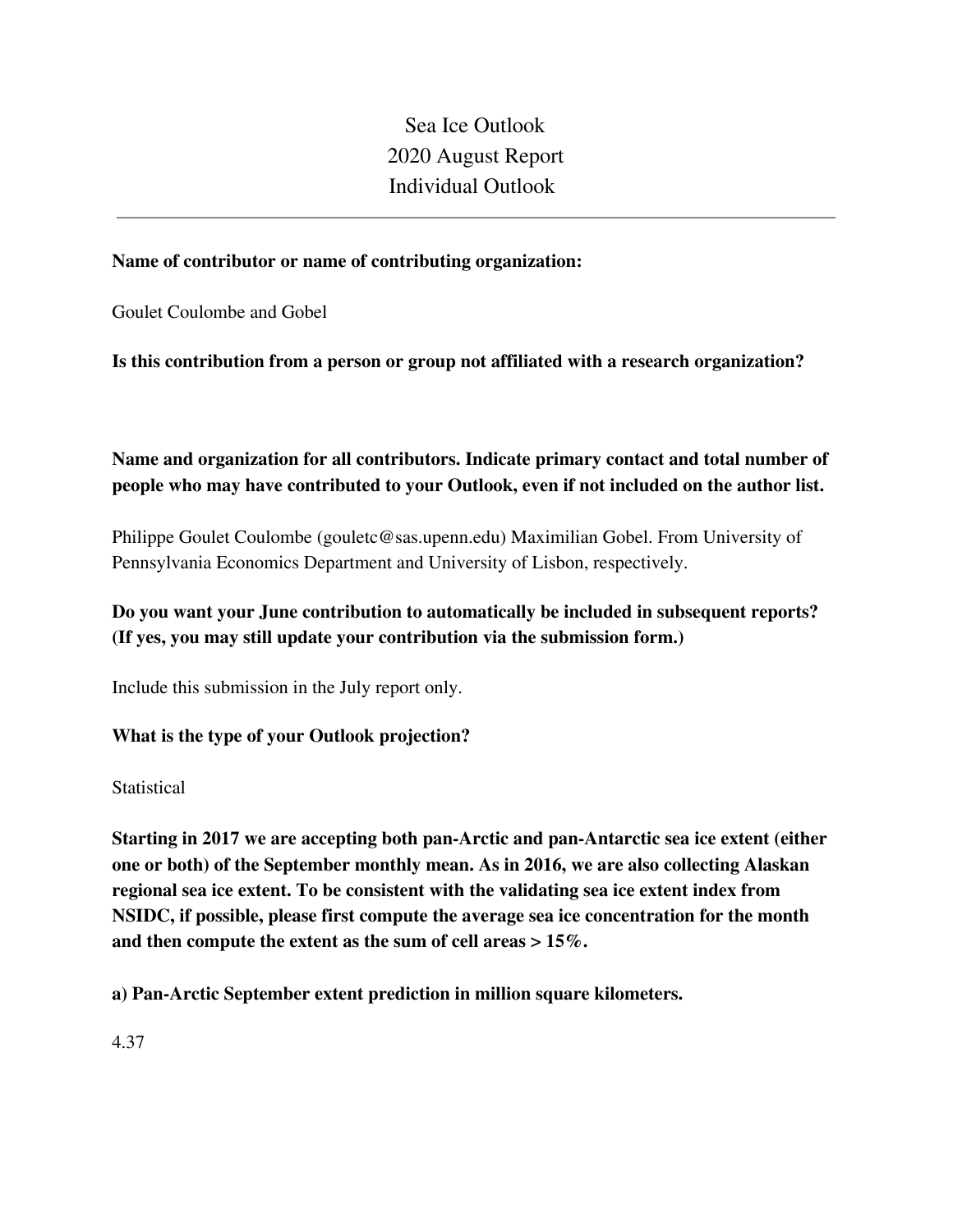**b) same as in (a) but for pan-Antarctic. If your method differs substantially from that for the Arctic, please enter it as a separate submission.**

**c) same as in (b) but for the Alaskan region. Please also tell us maximum possible extent if every ocean cell in your region were ice covered.**

# **"Executive summary" of your Outlook contribution (using 300 words or less) describe how and why your contribution was formulated. To the extent possible, use non-technical language.**

When it comes to forecasting sea ice, there is tension between opting for statistical methods vs forecasts based on climate models. While the former are explicitly designed for the prediction task, they usually lack interpretative potential. That is, we may get a good forecast, but it is hard to know why. Institutions in charge of macroeconomic policy have been facing such dilemmas for years. One model, Vector Autoregressions, have been an increasingly popular tool to forecast economic aggregates as they are a compromise between theory-based methods and statistical ones. As a result, it is possible to obtain an explainable forecast which are the results of dynamic interactions between key Arctic variables. Hence, our forecast implicitly uses physical transmission mechanisms in the data, without specifying them explicitly.

### **Brief explanation of Outlook method (using 300 words or less).**

The VARCTIC, which is a Vector Autoregression (VAR) designed to capture and extrapolate Arctic feedback loops. VARs are dynamic simultaneous systems of equations, routinely estimated to predict and understand the interactions of multiple macroeconomic time series. Hence, the VARCTIC is a parsimonious compromise between full-blown climate models and purely statistical approaches that usually offer little explanation of the underlying mechanism.

Precisely, we use an 8-variable Bayesian Vector Autoregression (VAR) with 12 lags and a constant which we refer to as the VARCTIC. We estimate the model over the period from January 1980 until December 2019. The variables and their data-source can be found in our original paper. Due to the observable time-series data for Thickness ending in December 2019, we could not feed our model with any further observations from 2020, which would have allowed us to further enhance our forecast. That is, we forecast September 2020 starting from